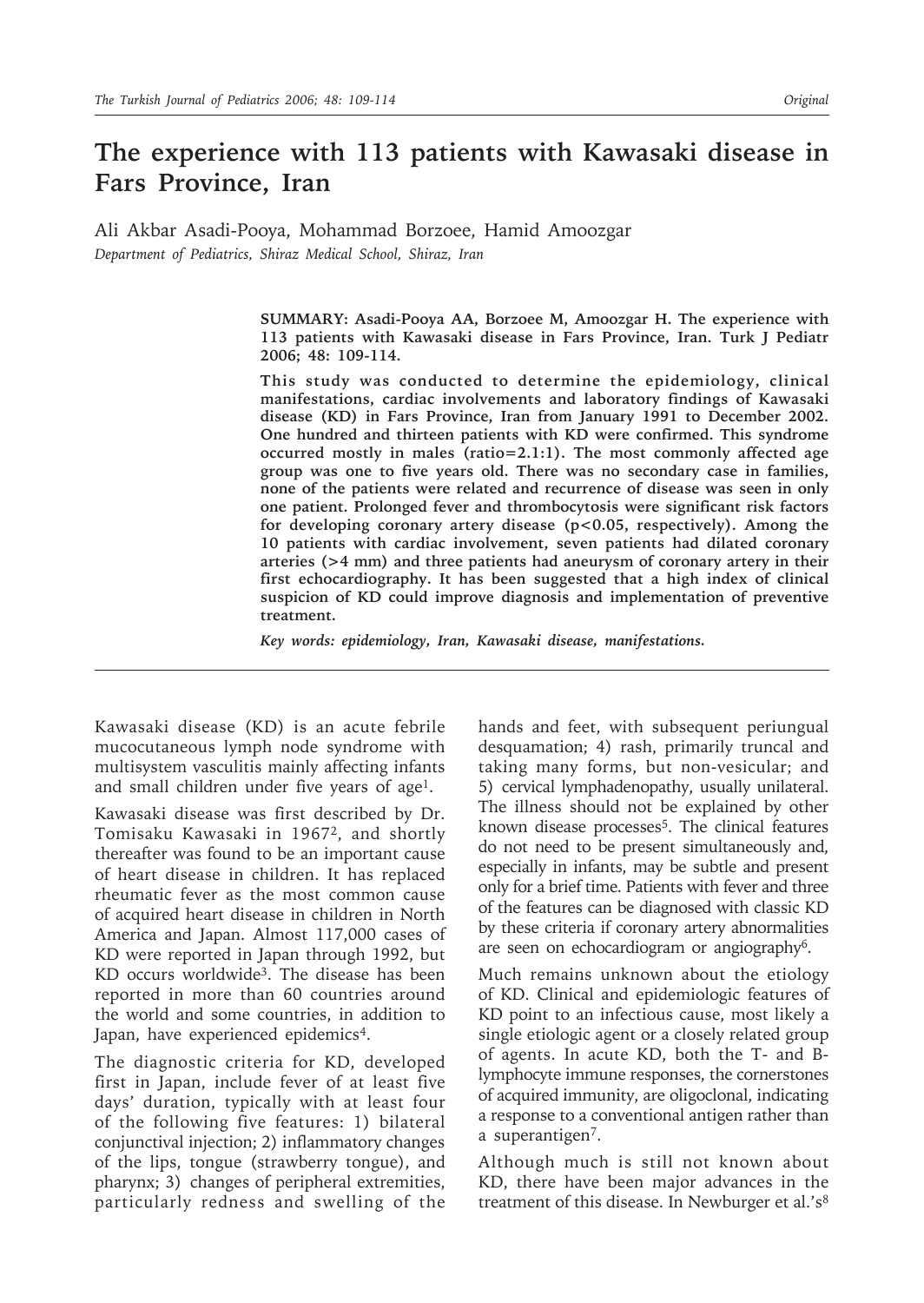1986 report, children were randomized to receive the standard therapy of high-dose salicylates, or high-dose salicylates plus four days of 400 mg/kg intravenous immunoglobulin (IVIG) per day. On blind echocardiographic reading, the development of coronary abnormalities was reduced by about 85% using the latter therapy.

This study was conducted to determine the epidemiology, clinical manifestations, cardiac involvements and laboratory findings of KD in Fars Province, Iran, from January 1991 to December 2002.

### **Material and Methods**

In this cross-sectional study, all KD patients reported in Shiraz University Hospitals (Nemazee, Faghihi and Dastgheib Hospitals) from January 1991 to December 2002 were analyzed to define the characteristics, clinical manifestations, cardiac involvements, laboratory data and method of management. Because only these University Hospitals have pediatric wards in Shiraz, these patients represent an accurate number of KD patients reported in this period. The criteria to confirm the diagnosis were based on the patients' clinical features. Demographic, clinical and para-clinical information was collected by referring to the patients' files.

Of 120 probable patients admitted as having KD, 113 fulfilled the criteria and had definitive KD. Only these 113 patients were included in the study.

The data from patients were kept confidential through codes. Statistical analysis was done by t-test and chi-square. A p value less than 0.05 was considered as significant.

### **Results**

### *Clinical manifestations*

Totally, 113 patients were studied during a 12 year period. There were 77 males (68.1%) and 36 females (31.9%) (male to female ratio= 2.1:1). Of 10 patients with coronary cardiac diseases, 7 (70%) were male and 3 (30%) were female, but this was not significantly different from patients without cardiac involvement (p>0.05).

The youngest reported patient was a fivemonth-old female and the oldest a 13-year-old male. The mean age of the patients was 3.89 years. Seventy percent of patients were one to five years old.

More patients were seen during winter and spring than summer and autumn but the difference was not significant  $(p>0.05)$ . The peak incidence was in February and October and lowest incidence in January, June and August (Fig. 1).



**Fig. 1.** Monthly distribution of 113 KD patients in Fars Province, Iran.

The median temperature in these patients was 39.4°C, and 70% of the patients had a temperature of more than 39°C. The mean duration of fever was 9.14 days, and it was not significantly different in cardiac and noncardiac groups  $(p>0.05)$ .

The mean duration to diagnosis of disease from the onset of the first symptom was seven days, with longest time to the diagnosis being 45 days. Seventy-five percent of the patients were diagnosed within the first 10 days. Time to the diagnosis differed for cardiac (median 10 days) and non-cardiac (median 7 days) groups, though not significantly (p>0.05).

One hundred and seven (94.6%) patients had conjunctivitis; it was non-purulent in 101 (89.3%) patients. Oral changes were seen in 106 (93.8%) patients. The most commonly reported changes were red lips, and fissuring, cracking or bleeding of the lips. Changes in the extremities (including erythema, edema and desquamation) were reported in 58 (51.3%) patients. Rash was reported in 91 (80.5%) patients, most commonly as maculopapular, scarlatiniform and morbiliform, but erythema multiforme and urticarial rashes were also reported. Cervical lymphadenopathy was reported in 74 (65.4%) of the patients, and was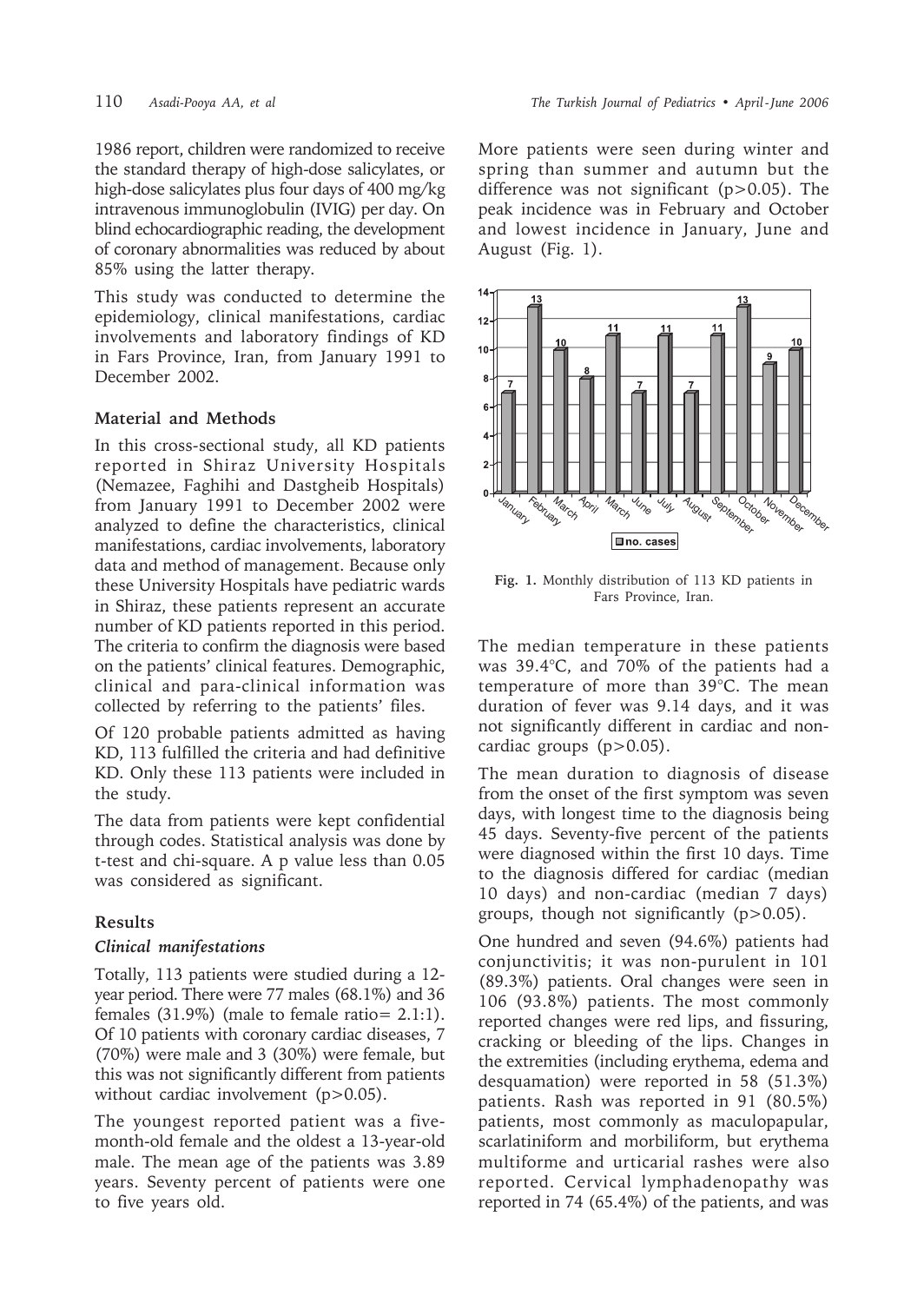cervical in 98.6% of the patients. Periungual desquamation was reported in 47 (41.5%); the mean time of onset of the desquamation from beginning of the illness was 12.95 days. Clinical manifestations of the patients studied are presented in Table I.

|                         |  | Table I. Spectrum of Clinical Manifestations in |  |  |
|-------------------------|--|-------------------------------------------------|--|--|
| 113 KD Patients Studied |  |                                                 |  |  |

|                             | Number of      |         |
|-----------------------------|----------------|---------|
| Physical sign               | patients/Total | Percent |
| History of fever            | 113/113        | 100     |
| Conjunctivitis              | 107/113        | 94.6    |
| Oral changes                | 106/113        | 93.8    |
| Fever $(>38^{\circ}C)$      | 104/113        | 92      |
| Cutaneous rash              | 91/113         | 80.5    |
| Cervical lymphadenopathy    | 74/113         | 65.4    |
| Extremity changes           | 58/113         | 51.3    |
| Irritability                | 37/113         | 32.7    |
| Diarrhea                    | 33/113         | 29.2    |
| Arthritis                   | 28/113         | 24.7    |
| Tenderness at hepatic lodge | 7/113          | 6.2     |
| Meningeal irritation        | 7/113          | 6.2     |

#### *Laboratory findings*

The median erythrocyte sedimentation rate (ESR) was 53 mm/hour, with ESR greater than 80 in 25% of the patients. Median ESR in the cardiac group was 64 mm/hour; it did not differ significantly from that of the noncardiac group  $(p>0.05)$ .

The median white blood cell (WBC), neutrophil, monocyte, eosinophil and band counts were not significantly different in cardiac and non-cardiac groups (p>0.05 for all). The median platelet count was  $458\times10^9$ /L, with thrombocytosis (platelet  $>450\times10^{9}/L$ ) in 51 (45.9%) of the patients. The median platelet count in the cardiac group was  $777.5 \times 10^9$ /L, and this was significantly higher in comparison to the noncardiac group ( $p < 0.05$ ). Laboratory findings in the patients studied are presented in Table II.

Among the 10 patients with cardiac involvement, seven had dilated coronary arteries (>4 mm) and three patients had aneurysm of coronary artery in their first echocardiography. Pericardial effusion was detected in two patients. All of these 10 patients had mitral regurgitation and

**Table II.** Spectrum of Laboratory Findings in 113 KD Patients Studied

| Laboratory finding                                   | No. positive/No. tested | Percent |
|------------------------------------------------------|-------------------------|---------|
| Leukocytosis: white blood cell count/mm <sup>3</sup> |                         |         |
| >10,000                                              | 87/112                  | 77.6    |
| >15,000                                              | 42/112                  | 37.5    |
| >20,000                                              | 17/112                  | 15.1    |
| Absolute neutrophil count/mm <sup>3</sup>            |                         |         |
| >2500                                                | 102/105                 | 97.1    |
| > 5000                                               | 86/105                  | 81.9    |
| >10,000                                              | 66/105                  | 62.8    |
| Absolute band count/mm <sup>3</sup>                  |                         |         |
| > 500                                                | 21/105                  | 20      |
| Eosinophilia $(>450/mm^3)$                           | 18/104                  | 17.3    |
| ESR > 30                                             | 90/105                  | 85.7    |
| Thrombocytosis (platelet>450,000/mm <sup>3</sup> )   | 68/111                  | 61.3    |
| Hyperbilirubinemia                                   | 11/52                   | 21.1    |
| Direct hyperbilirubinemia                            | 7/11                    | 63.6    |
| SGOT elevation                                       | 14/52                   | 26.9    |
| SGPT elevation                                       | 12/52                   | 23      |
| Pyuria                                               | 56/111                  | 50.5    |
| Hematuria                                            | 11/111                  | 9.9     |
| Anemia (hemoglobin $\lt 12$ g/dl)                    | 82/111                  | 73.9    |

ESR : Erythrocyte sedimentation rate.

SGOT: Serum glutamic-oxaloacetic transaminase.

SGPT : Serum glutamic-pyruvic transaminase.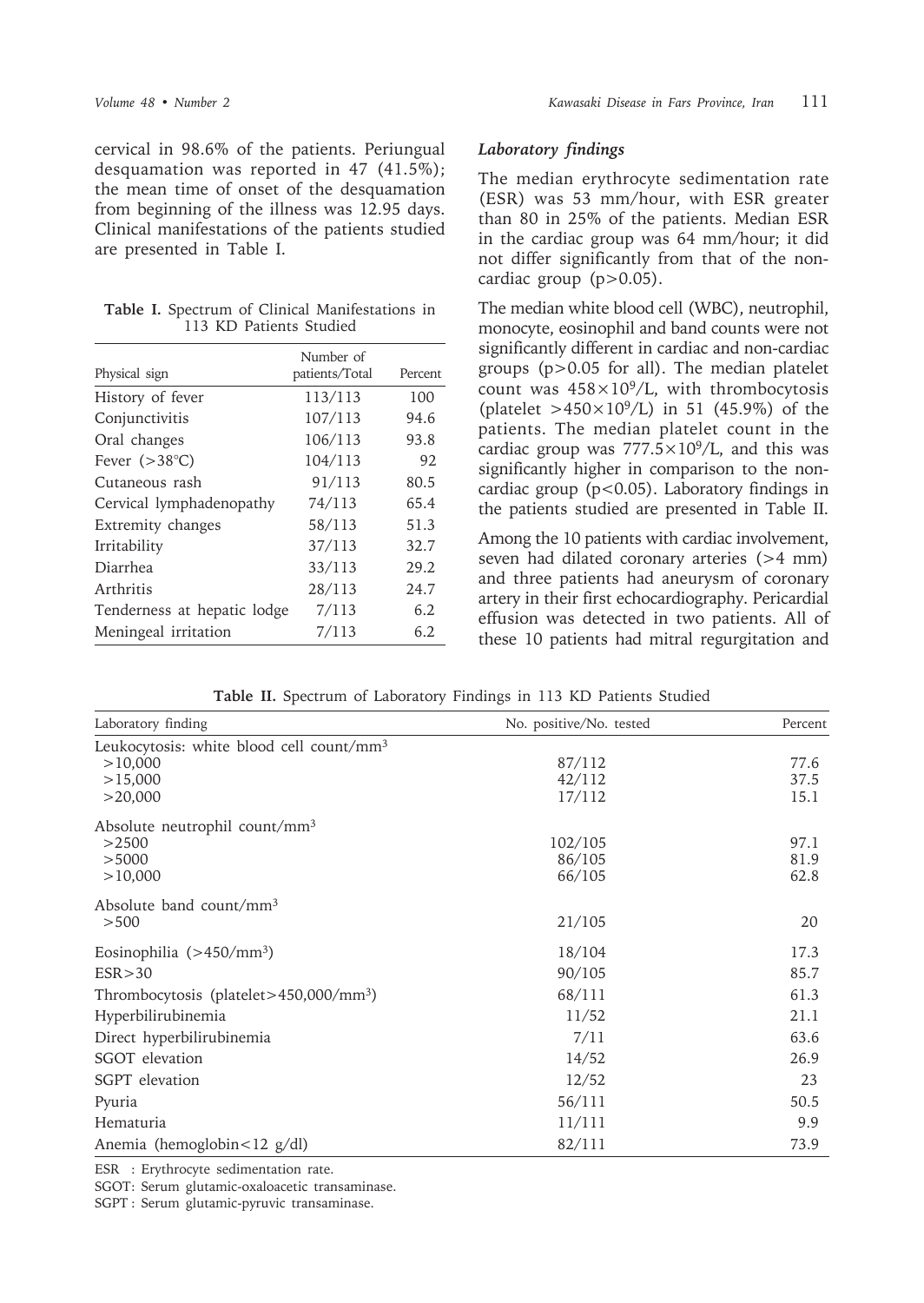six patients had tricuspid regurgitation as well. Dilated coronary artery had regressed in four patients in the second echocardiography, almost four weeks after the first, but it was persistent in the remaining three for at least two months.

## *Management*

Treatment used in these patients was a varying combination of IVIG and aspirin. In total, 110 (97.3%) patients received IVIG (2 g/kg in single dose or divided in 4 days). Median number of days of IVIG administration from the beginning of their disease was 10, but in the non-cardiac group the median was seven days. One hundred and five patients (92.9%) received aspirin (anti-inflammatory doses). Ninety-two (81.4%) children also received antibiotics during the course of their illness.

The mean duration of fever after starting aspirin and IVIG was 2.23 days in non- cardiac patients and four days in cardiac patients (not significant; p>0.05). Seven patients did not fulfill the criteria for KD but were treated as having KD by IVIG and aspirin.

# **Discussion**

The male preponderance and age distribution in this study are similar to reports from Japan, the British Isles, the United States and Australia, with a slightly greater male to female ratio in this study (2.1:1 in comparison to 1.5:1 in Japanese children with  $KD$ <sup>9-12</sup>.

In this study, similar to the Japanese study, KD was common throughout the year in contrast to the report by Bell et al.<sup>11</sup> showing a peak of seasonal incidence of KD in winter and spring9. Absence of clear-cut seasonal differences has been reported in some previous studies, specifically after 19874.

Recurrence of disease was seen in only one patient five years after the first admission. In this study, there were no secondary cases in families, and none of these patients were related. In a Japanese study, the proportion of patients with a family history of KD among siblings was approximately 1% in all years, far higher than one might expect from the incidence rate in the general population $13$ .

The absence of seasonality changes in the incidence of KD and the absence of secondary cases in families negate the theory of an

infectious agent as the causal agent of KD. However, many epidemiologic features of KD are consistent with an infectious cause. These include the young age group affected and the occurrence of epidemics with a geographic wavelike spread of the illness during the epidemic. The rarity of KD in young infants less than three months of age and the virtual absence of the disease in adults fit best with the hypothesis that a ubiquitous infectious agent causes KD, with the youngest infants protected by passive maternal antibody and widespread immunity present among adults. In addition, the clinical features of abrupt onset of illness in previously well children, characterized by prolonged high fever, conjunctival injection, oral mucosal changes, rash, and cervical lymphadenopathy strongly support an infectious cause. Because these symptoms generally resolve within 1-2 weeks even without treatment and generally do not recur, an infectious rather than an autoimmune etiology seems most likely. KD affects all ethnicities and racial groups worldwide. However, the higher attack rate observed among Asians strongly suggests that genetic factors play a role in the expression of clinical disease7.

Cardiac involvement was seen in 8.8% of our patients and the percentage for those with cardiac sequelae was 5.3%, which is consistent with the recent reports with the same managements. The proportion of cardiac events in this study was more among males, as in previous reports4. Thrombocytosis at the time of diagnosis was a significant risk factor for developing coronary artery disease in this study, which may be due to the late diagnosis of KD in cardiac patients that synchronized with thrombocytosis. This finding is in contrast with the report by Honkanen et al.<sup>14</sup>, who found that the degree of anemia, platelet count, ESR and WBC count were not shown to be predictive of coronary artery sequelae. In our study, similar to previous studies, prolonged fever was a risk factor for coronary artery abnormalities14.

Many infectious diseases mimic KD. Indeed, the distinction between KD and infectious diseases is problematic in most children. Physicians visited all of our patients, but most of the patients had received various antibiotics including penicillin, ampicillin, amoxicillin, cephalothin, erythromycin, gentamycin and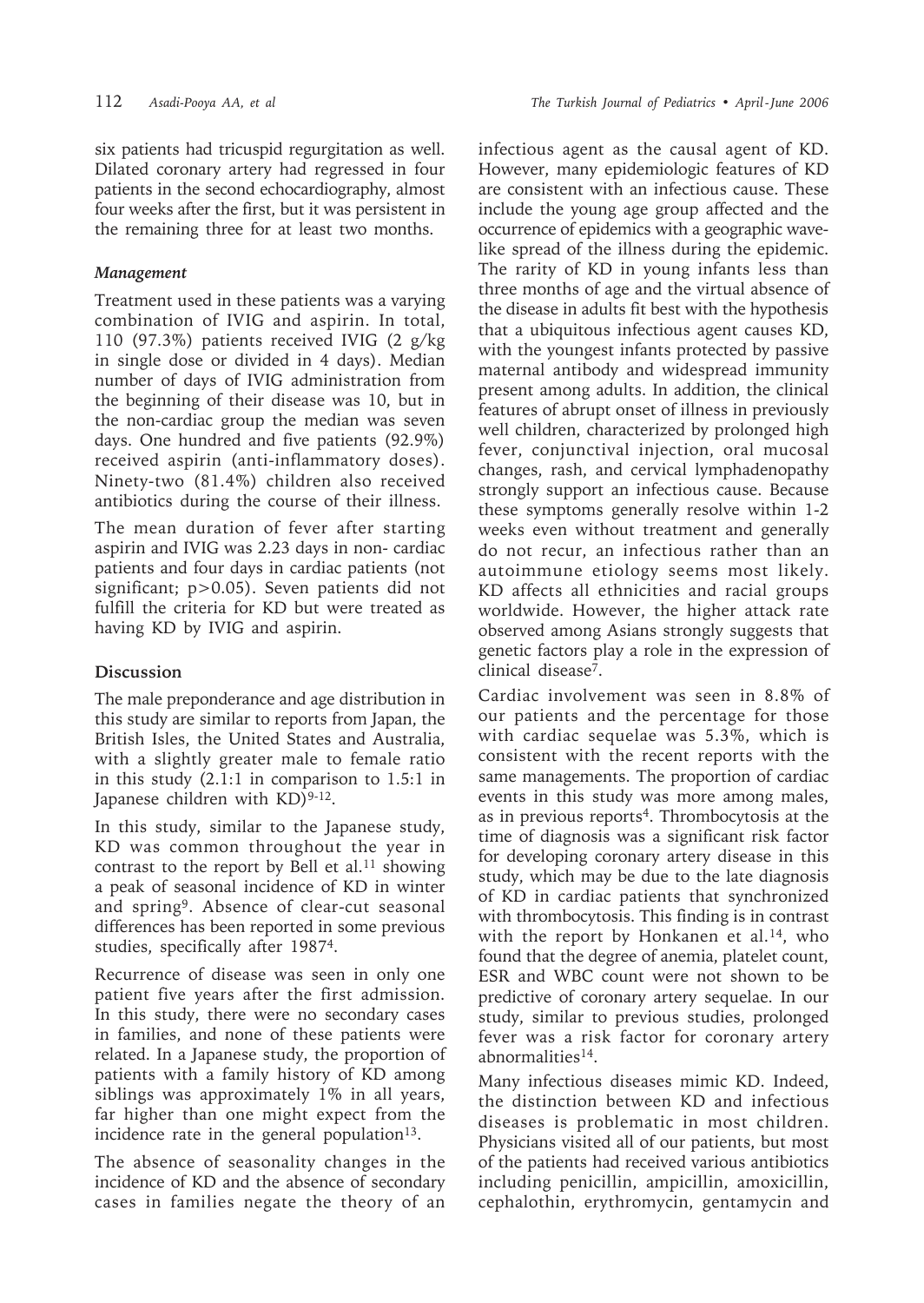trimethoprim-sulfamethoxazole. Results from laboratory investigations (WBC, ESR, platelet count, etc.) in this and other studies indicate that a large proportion of children did not have abnormal results at the time of testing and that there are no specific and diagnostic laboratory findings in KD. The diagnosis of KD is based on clinical features and supporting laboratory and echocardiographic findings. Revised guidelines for the diagnosis of incomplete KD are being developed, but until a diagnostic assay is available, a low threshold for therapy is required to avoid potentially devastating sequelae. It is also important to consider other diagnoses, which may mimic many of the symptoms, in the evaluation of KD. The differential diagnosis may include scarlet fever, drug hypersensitivity reactions, Stevens–Johnson syndrome, toxic shock syndrome, adenoviral infection, Epstein–Barr virus (EBV) infection, leptospirosis, juvenile rheumatoid arthritis, measles, and others. Several of these disease processes have specific diagnostic tests (such as serum IgM for measles). Patients with scarlet fever usually have a positive throat culture for Group A streptococcus and a prompt response to penicillin or other β-lactam agents. Historical features may help in the evaluation of other diagnoses, such as exposure risks for leptospirosis and medication history for drug hypersensitivity reactions. Stevens–Johnson syndrome can usually be distinguished by the ulcerative mucosal lesions and/or bullous skin lesions that are absent in KD. Toxic shock syndrome usually has a more abrupt onset with profound hypotension and several laboratory abnormalities that are usually not present in KD (such as renal dysfunction and elevated creatinine phosphokinase [CPK]); however, rarely it may be very difficult to distinguish between these diagnoses, and treatment for both may be necessary. Unusual presentations of juvenile rheumatoid arthritis also may be difficult to distinguish from incomplete KD, and the diagnosis may become clear only after the patient fails to respond to IVIG therapy6. In any case, until an effective diagnostic test for KD is developed, sensitivity has a somewhat higher priority than specificity for guidelines and recommendations, since treatment is safe and effective in reducing potentially devastating sequelae. Despite current recommendations that all children with KD should receive IVIG within

the first 10 days of the onset of fever15-20, we are concerned that 25% of the patients in this study were diagnosed after 10 days.

#### **Acknowledgement**

The authors thank Dr. K. Asadi-Pooya and Dr. M. Hashemi-Nasab for their great assistance. This work was supported by Shiraz University of Medical Sciences.

#### **REFERENCES**

- 1. Kawasaki T. Acute febrile mucocutaneous lymph node syndrome with lymphoid involvement with specific desquamation of the fingers and toes in children [in Japanese]. Jpn J Allerg 1967; 16: 178-222.
- 2. Kawasaki T, Kosaki F, Okawa S, Shigematsu I, Yanagava H. A new infantile acute febrile mucocutaneous lymph node syndrome (MLNS) prevailing in Japan. Pediatrics 1974; 54: 271-276.
- 3. Cook DH, Anita A, Attie F, et al. Results from an international survey of Kawasaki disease in 1979-1982. Can J Cardiol 1989; 5: 389-394.
- 4. Nakamura Y, Yanagawa H. The worldwide epidemiology of Kawasaki disease. Prog Ped Cardiol 2004; 19: 99-108.
- 5. Dajani AS, Taubert KA, Gerber MA, et al. Diagnosis and therapy of Kawasaki disease in children. Circulation 1993; 87: 1776-1780.
- 6. Rowley AH, Shulman ST. Kawasaki syndrome. Pediatr Clin North Am 1999; 46: 313-329.
- 7. Rowley AH. The etiology of Kawasaki disease: a conventional infectious agent. Prog Ped Cardiol 2004; 19: 109-113.
- 8. Newburger JW, Takahashi M, Burns JC, et al. The treatment of Kawasaki disease with intravenous gamma globulin. N Engl J Med 1986; 315: 341-347.
- 9. Morens DM, Anderson LJ, Hurwitz Es. National surveillance of Kawasaki disease. Pediatrics 1980; 65: 21-25.
- 10. Pierre R, Sue-Ho R, Watson D. Kawasaki syndrome in Jamaica. Pediatr Infect Dis J 2000; 19: 539-543.
- 11. Bell DM, Morens DM, Holman RC, Hurwitz ES, Hunter MK. Kawasaki syndrome in the United States, 1976- 1980. Am J Dis Child 1983; 137: 211-214.
- 12. Royle JA, Williams K, Elliott E, et al. Kawasaki disease in Australia. Arch Dis Child 1998; 78: 33-39.
- 13. Fujita Y, Nakamura Y, Sakata K, et al. Kawasaki disease in families. Pediatrics 1989; 84: 666-669.
- 14. Honkanen VE, McCrindle BW, Laxer RM, Feldman BM, Schneider R, Silverman ED. Clinical relevance of the risk factors for coronary artery inflammation in Kawasaki disease. Ped Cardiol 2003; 24: 122-126.
- 15. Newburger JW, Takahashi M, Beiser AS, et al. A single intravenous infusion of gammaglobulin as compared with four infusions in treatment of acute Kawasaki syndrome. N Engl J Med 1991; 324: 1633-1639.
- 16. Rowley AH, Shulman ST. Current therapy for acute Kawasaki syndrome. J Pediatr 1991; 118: 987-991.